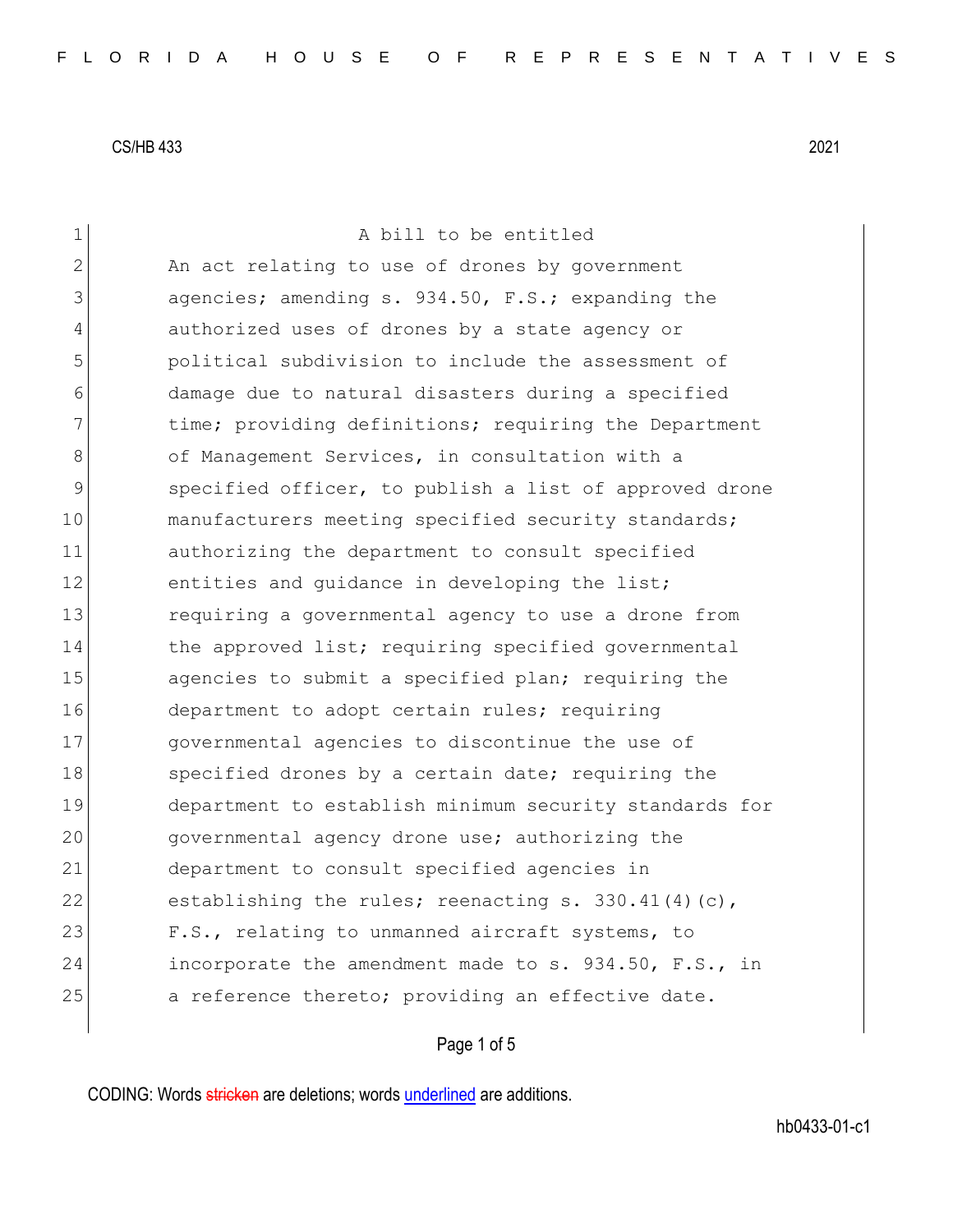| 26 |                                                                      |
|----|----------------------------------------------------------------------|
| 27 | Be It Enacted by the Legislature of the State of Florida:            |
| 28 |                                                                      |
| 29 | Section 1. Subsection (3) of section 934.50, Florida                 |
| 30 | Statutes, is amended, paragraph $(1)$ is added to subsection $(4)$ , |
| 31 | and subsection (7) is added to that section, to read:                |
| 32 | 934.50 Searches and seizure using a drone.-                          |
| 33 | (3)<br>PROHIBITED USE OF DRONES.-Except as provided under            |
| 34 | subsection $(4)$ :                                                   |
| 35 | A law enforcement agency may not use a drone to gather<br>(a)        |
| 36 | evidence or other information.                                       |
| 37 | A person, a state agency, or a political subdivision<br>(b)          |
| 38 | as defined in s. 11.45 may not use a drone equipped with an          |
| 39 | imaging device to record an image of privately owned real            |
| 40 | property or of the owner, tenant, occupant, invitee, or licensee     |
| 41 | of such property with the intent to conduct surveillance on the      |
| 42 | individual or property captured in the image in violation of         |
| 43 | such person's reasonable expectation of privacy without his or       |
| 44 | her written consent. For purposes of this section, a person is       |
| 45 | presumed to have a reasonable expectation of privacy on his or       |
| 46 | her privately owned real property if he or she is not observable     |
| 47 | by persons located at ground level in a place where they have a      |
| 48 | legal right to be, regardless of whether he or she is observable     |
| 49 | from the air with the use of a drone.                                |
| 50 | EXCEPTIONS.-This section does not prohibit the use of<br>(4)         |

# Page 2 of 5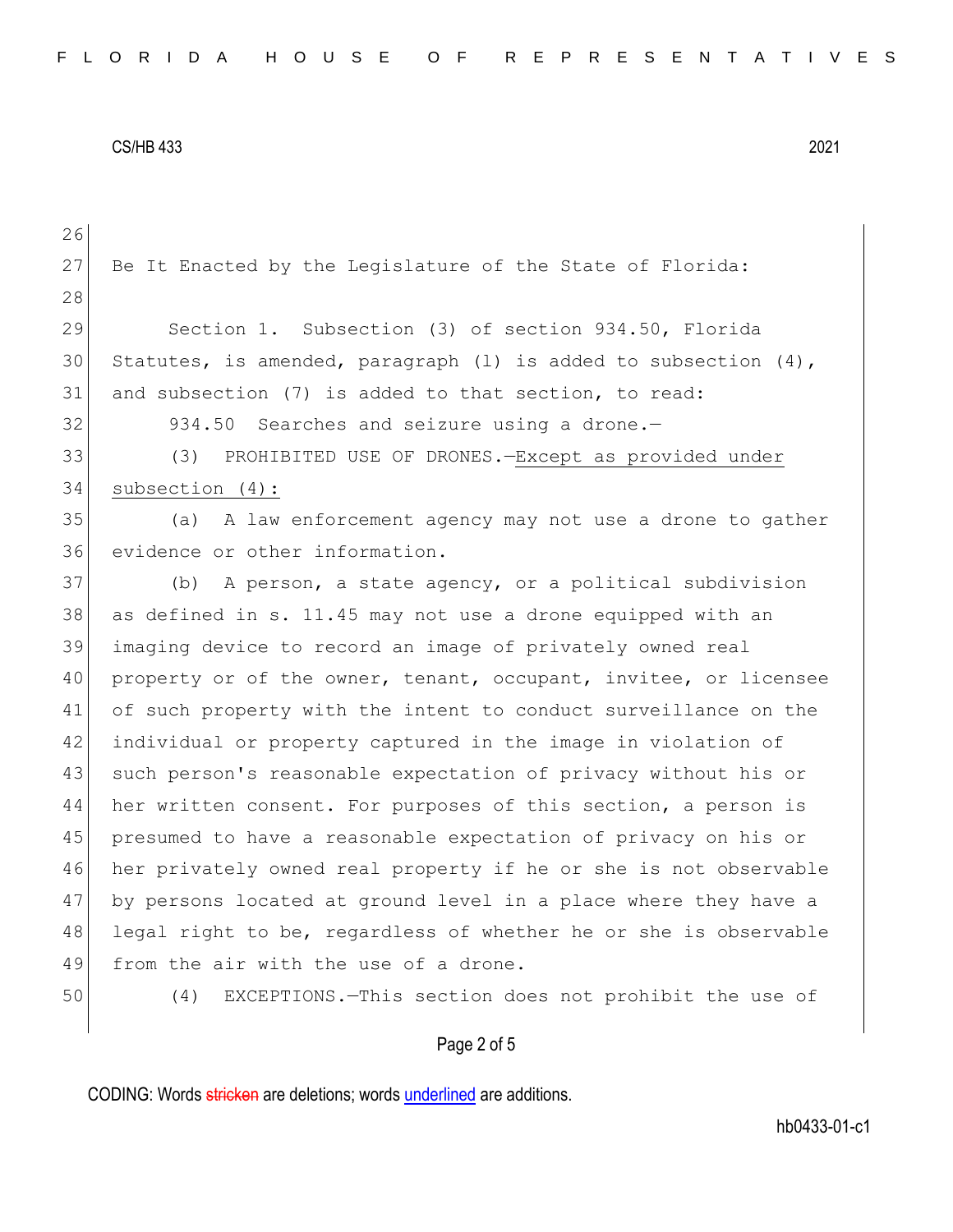| 51 | a drone:                                                         |
|----|------------------------------------------------------------------|
| 52 | (1) By a state agency or political subdivision for the           |
| 53 | assessment of damage due to a hurricane, a flood, a wildfire, or |
| 54 | any other natural disaster that is the subject of a state of     |
| 55 | emergency declared by the state or by a political subdivision,   |
| 56 | before the expiration of the emergency declaration.              |
| 57 | (7) SECURITY STANDARDS FOR GOVERNMENTAL AGENCY DRONE USE.-       |
| 58 | (a) As used in this subsection, the term:                        |
| 59 | "Department" means the Department of Management<br>1.            |
| 60 | Services.                                                        |
| 61 | "Governmental agency" means any state, county, local,<br>2.      |
| 62 | or municipal governmental entity or any unit of government       |
| 63 | created or established by law that uses a drone for any purpose. |
| 64 | (b) By January 1, 2022, the department, in consultation          |
| 65 | with the state chief information officer, shall publish on the   |
| 66 | department's website a list of approved manufacturers whose      |
| 67 | drones may be purchased or otherwise acquired and used by a      |
| 68 | governmental agency under this section. An approved manufacturer |
| 69 | must provide appropriate safeguards to protect the               |
| 70 | confidentiality, integrity, and availability of data collected,  |
| 71 | transmitted, and stored by a drone. The department may consult   |
| 72 | federal agencies and any relevant federal guidance in developing |
| 73 | the list of approved manufacturers required under this           |
| 74 | paragraph.                                                       |
| 75 | Beginning on the date the department publishes the<br>(C)        |
|    |                                                                  |

Page 3 of 5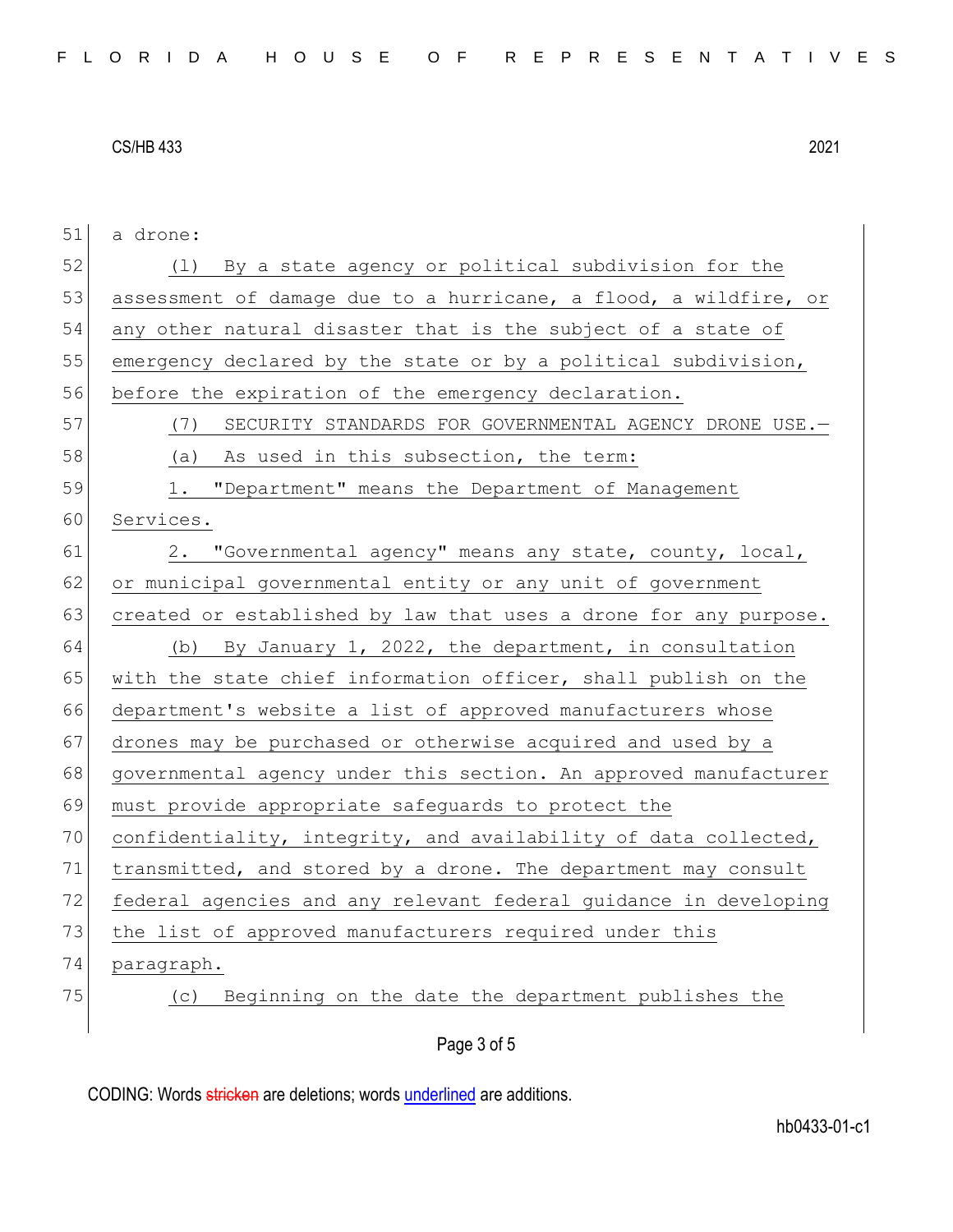76 list of approved drone manufacturers under paragraph (b), a 77 governmental agency may only purchase or otherwise acquire a 78 drone from an approved manufacturer. 79  $\vert$  (d) By July 1, 2022, a governmental agency that uses any 80 drone not produced by an approved manufacturer shall submit to 81 the department a comprehensive plan for discontinuing the use of 82 such a drone. The department shall adopt rules identifying the 83 requirements of the comprehensive plan required under this 84 paragraph. 85 (e) By January 1, 2023, all governmental agencies must 86 discontinue the use of drones not produced by an approved 87 manufacturer. The department shall establish by rule, consistent 88 with any federal quidance on drone security, minimum security 89 requirements for governmental agency drone use to protect the 90 confidentiality, integrity, and availability of data collected, 91 transmitted, or stored by a drone. The department may consult 92 federal agencies in establishing the minimum security 93 requirements required under this paragraph. 94 Section 2. For the purpose of incorporating the amendment 95 made by this act to section 934.50, Florida Statutes, in a 96 reference thereto, paragraph (c) of subsection (4) of section 97 330.41, Florida Statutes, is reenacted to read: 98 330.41 Unmanned Aircraft Systems Act.-99 (4) PROTECTION OF CRITICAL INFRASTRUCTURE FACILITIES. 100 (c) This subsection does not apply to actions identified

## Page 4 of 5